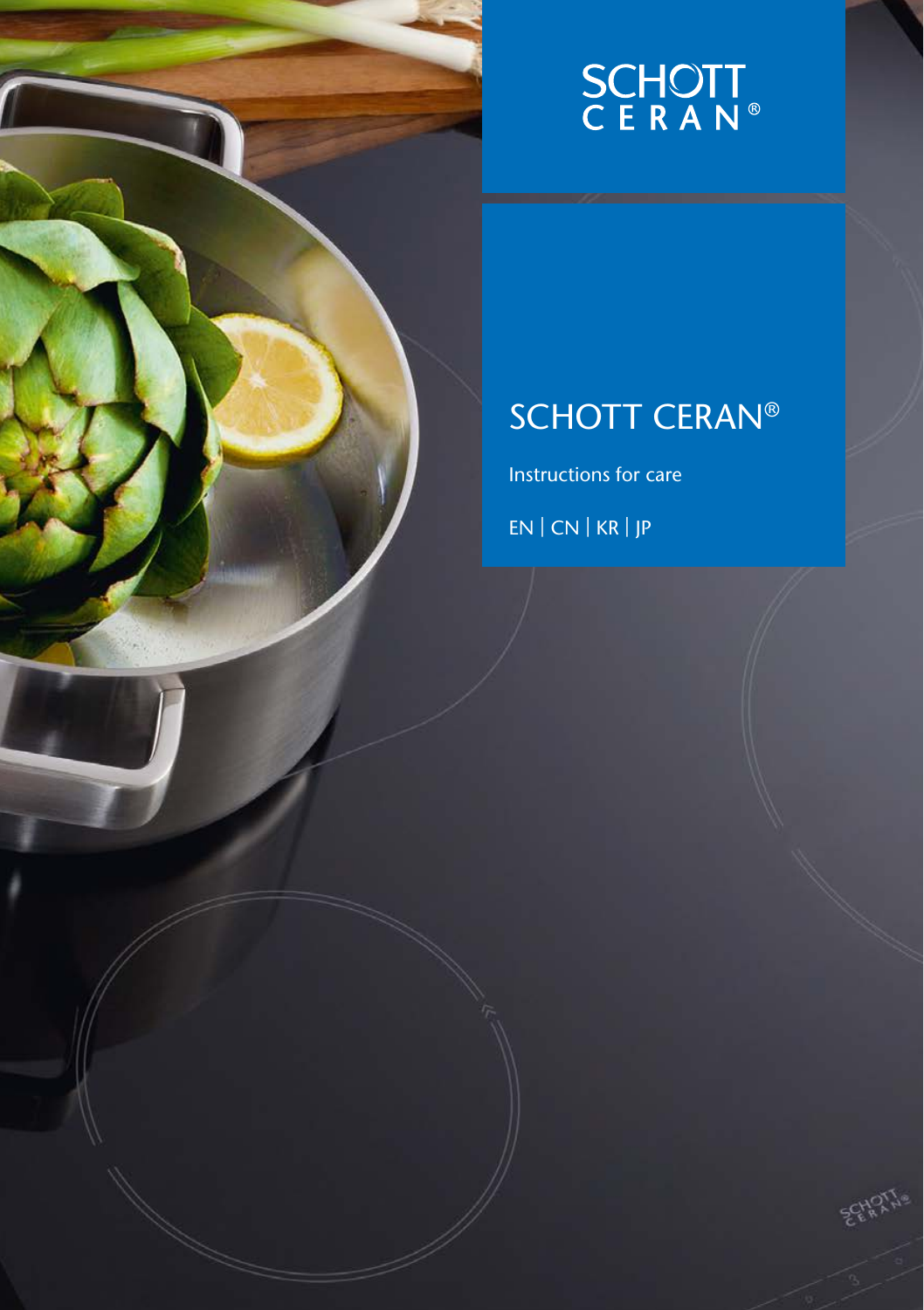#### **SCHOTT is an international technology group with more than 130 years of experience in the areas of specialty glasses and materials and advanced technologies.**

**With our high-quality products and intelligent solutions, we contribute to our customers' success and make SCHOTT part of everyone's life.**

#### **Product benefits SCHOTT CERAN®**

- The product of advanced German engineering
- Originally developed for use in space exploration
- High durability
- Extremely temperature-stable
- Manufactured using environmentally friendly technology
- Easy to clean and lifelong beauty

#### 肖特是一家在特种玻璃和特殊材料领域拥有超过 **130** 年经验的跨国高科技集团公司。 凭借高质量的产品和智能解决方案,我们努力为客户的成功助予一臂之力,并使肖特成为 人们日常生活中不可或缺的一部分。

#### 肖特赛兰**®** 产品优势

- 德国先进的工程技术产品
- 最初开发应用于太空探索的材料
- 高耐用性
- 极高的耐热性能
- 采用环保技术制造
- 极易清洗,恒久亮丽

EN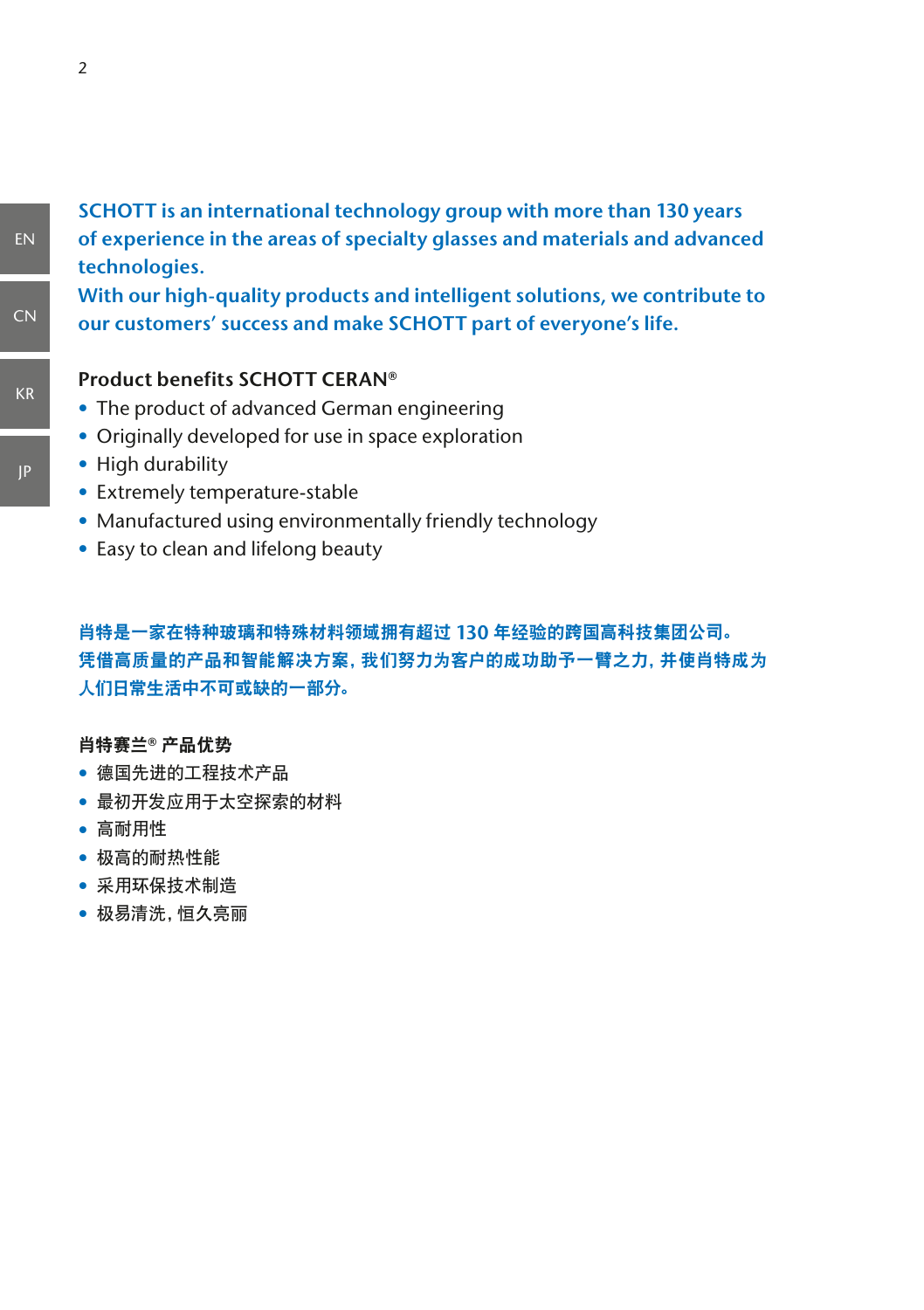**쇼트는 특수 유리 및 소재 관련 기술 분야에서 130 년 이상의 전통을 자랑하는 세계적인 테크놀로 지 기업입니다 .** 

**쇼트는 최고의 제품과 솔루션으로 고객의 성공에 기여하고 소비자 생활 수준을 높이기 위해 노력하 고 있습니다 .**

#### **쇼트 세란®제품의 장점**

- 독일의 선진 엔지니어링 기술 제품
- 우주 탐사 용도로 최초 개발
- 뛰어난 내구성
- 극심한 온도 변화에서의 안정적인 기능
- 환경 친화적 기술을 이용한 소재
- 청소하기 쉽고 아름다움이 유지되는 제품

ショットは、特殊ガラス、素材、先端技術の分野で 130 年以上の歴史を持つ国際的な テクノロジーグループです。

品質の高い製品と優れたソリューションを提供することによって、お客様の成功に貢献し、 すべての人の暮らしの中に息づいています。

#### SCHOTT CERAN® 製品の特長

- ドイツの先進的なエンジニアリングによる製品です
- 当初は宇宙探査に使用するために開発されました
- 比類のない耐久性
- 極めて優れた温度安定性能
- 環境に配慮した特許技術により製造されています
- 清掃性に優れ、美しさが持続します

JP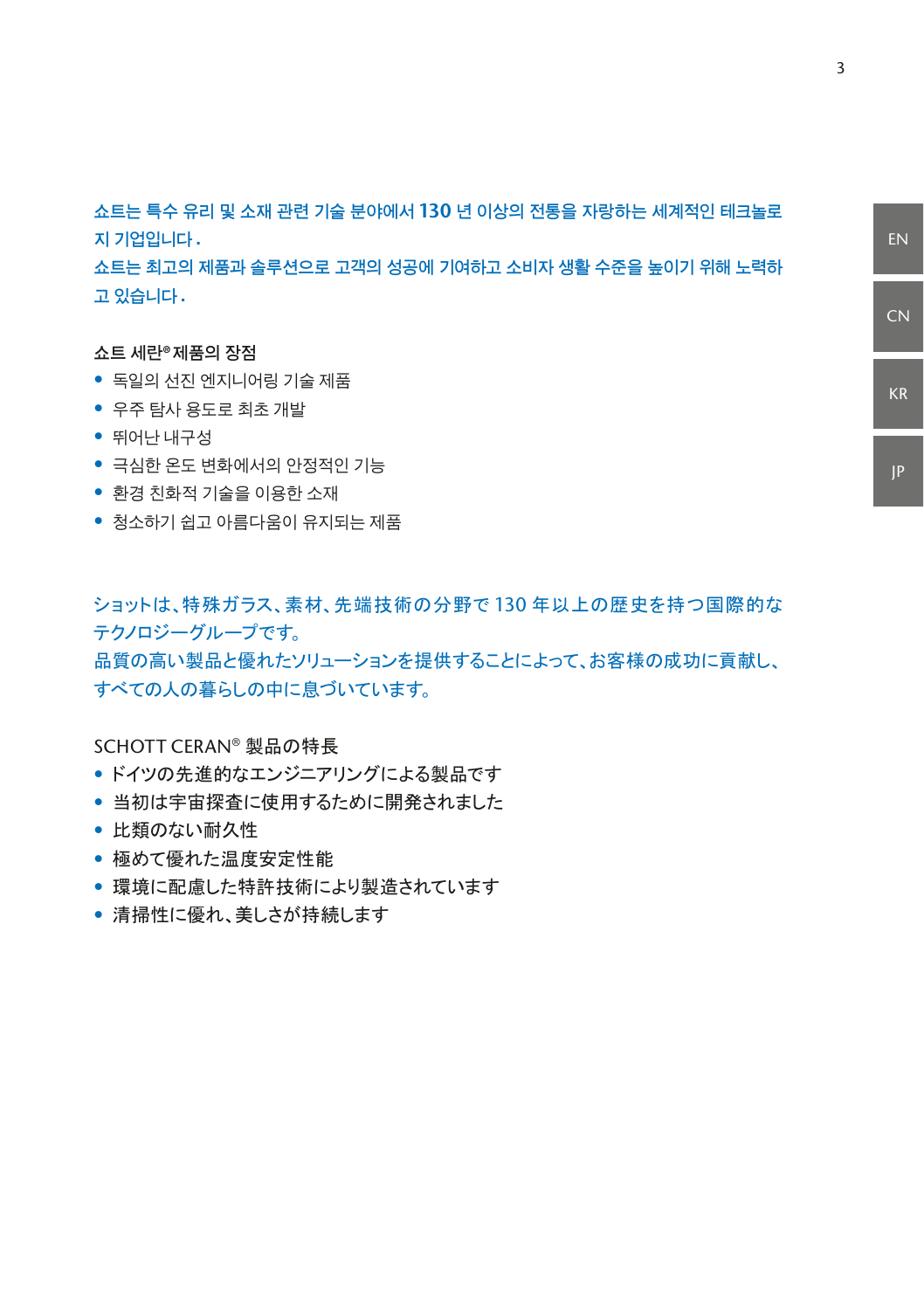#### **SCHOTT CERAN® – a symbol of outstanding quality.**

### **SCHOTT CERAN® is clearly more than just a brand. SCHOTT CERAN® stands for trust, reliability, quality, in short: a seal of approval.**

- SCHOTT CERAN<sup>®</sup> is the only TÜV-certified glass-ceramic
- Winner of the German Innovation Award
- Voted one of Germany's TOP 3 sustainable products and services
- Brand of the Century in Germany in 2016
- Our scratch-resistant SCHOTT CERAN Miradur® glass-ceramic cooktop was presented with the Iconic Awards Interior Innovation 2017 as "Best of Best" and certified by TÜV Rheinland for quality, scratch resistance and controlled production.

#### 肖特赛兰 **®** —— 卓越品质的象征。

#### 显然肖特赛兰®不仅仅是一个品牌。

#### 肖特赛兰®代表着值得信赖、可靠耐用以及一流的品质,简而言之,它是品质的保证。

- 肖特赛兰®是唯一通过TÜV认证的微晶玻璃
- 德国创新奖得主
- 被列为德国最佳可持续发展的产品和服务企业前三甲
- 荣获 2016 年德国世纪品牌荣誉称号
- 我们的 SCHOTT CERAN Miradur® 防刮玻璃陶瓷烹饪灶面荣获了 2017 年德国标志性设计奖 室内创新奖 (Iconic Awards Interior Innovation 2017)"优中选优"桂冠并获得德国莱茵 TÜV 的质量、抗划伤和控制生产认证。

#### **CERTIFIED BY TÜV RHEINLAND**

SCHOTT CERAN® is the first and only TÜV-certified glass-ceramic cooktop panel

- **Tested for harmful substances**
- $\bullet$  Suitable for food contact
- $\bullet$  Periodic inspection



**Tested for Harmful** Substances<br>Suitable for Food<br>Contact Regular Product<br>Surveillance www.tuv.com<br>ID 0000033481

#### **GERMAN INNOVATION AWARD GERMAN INNOVATION AWARD**

SCHOTT CERAN® - Winner of the SCHOTT CERAN® - Winner of the German Innovation Award 2010 German Innovation Award 2010



EN

JP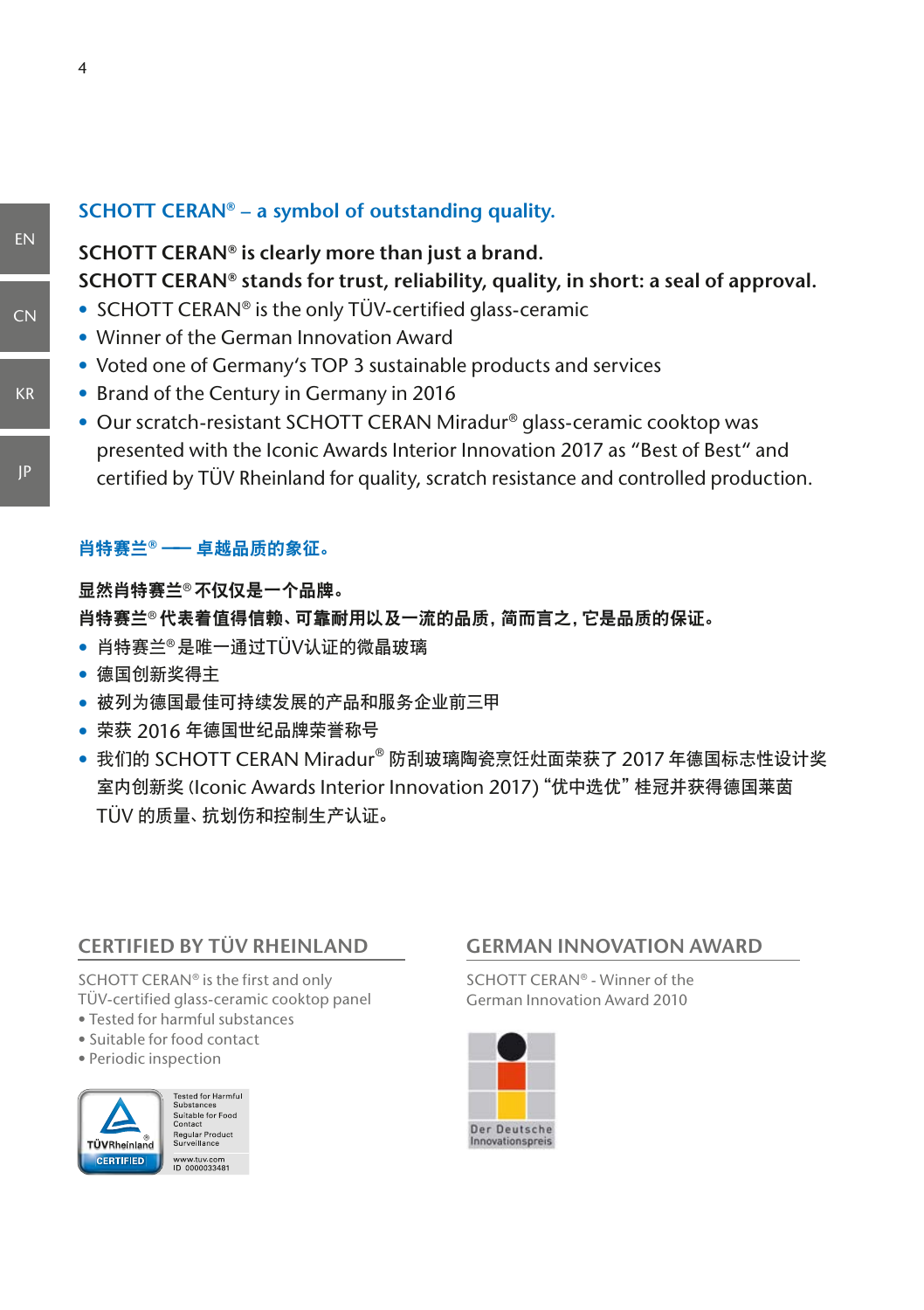#### **최고 품질의 우수한 쇼트 세란®**

**쇼트 세란®은 브랜드 그 이상의 가치를 가집니다. 쇼트 세란®은 믿음, 신뢰, 품질의 상징입니다.**

- 쇼트 세란®은 글라스 세라믹으로서는 유일하게 독일의TÜV 인증을 받은 제품입니다.
- 독일 혁신 어워드 수상 (German Innovation Award)
- 독일의 3 대 지속 가능 제품 어워드 후보 지목 (Germany's TOP 3 sustainable products and services)
- 독일의 브랜드 어워드 수상 (Brand of the Century in Germany in 2016)
- 당사 내스크래치 SCHOTT CERAN Miradur® 글라스 세라믹 쿡탑은 Iconic Awards Interior Innovation 2017 에서 Best of Best 상을 수상하였으며 , 독일 기술 검사 협회 라인란트 (TÜV Rheinland) 로부터 품질 , 내스크래치 및 검사 완료 제품에 대한 인증을 획득하였습니다 .

#### SCHOTT CERAN® – 優れた品質のシンボル

SCHOTT CERAN® は、単なるブランド名ではありません SCHOTT CERAN® は、信用、信頼、高品質、つまり折り紙付きの製品なのです

- SCHOTT CERAN® は唯一 TÜV に認証されているガラスセラミックです
- ドイツ・イノベーション・アワードを受賞しています
- ドイツにおける持続的な製品やサービスの中でトップ 3 に選ばれました
- 独自性: 2016 年のドイツにおける世紀を代表するブランドです
- 耐引掻性に優れたガラスセラミック製クックトップパネル SCHOTT CERAN Miradur® は、 Iconic Awards Interior Innovation 2017、Best of Best 賞を受賞しました。また、テュフライ ンランドから、高い品質、耐引掻性、優れた生産管理についての認証を受けています。

#### **BRAND OF THE CENTURY**

Recognized with the German Standards Branding Award 2016



#### **ICONIC AWARDS INTERIOR INNOVATION & TÜV RHEINLAND**

SCHOTT CERAN Miradur® – the first scratch-resistant glass-ceramic cooktop panel in the world



JP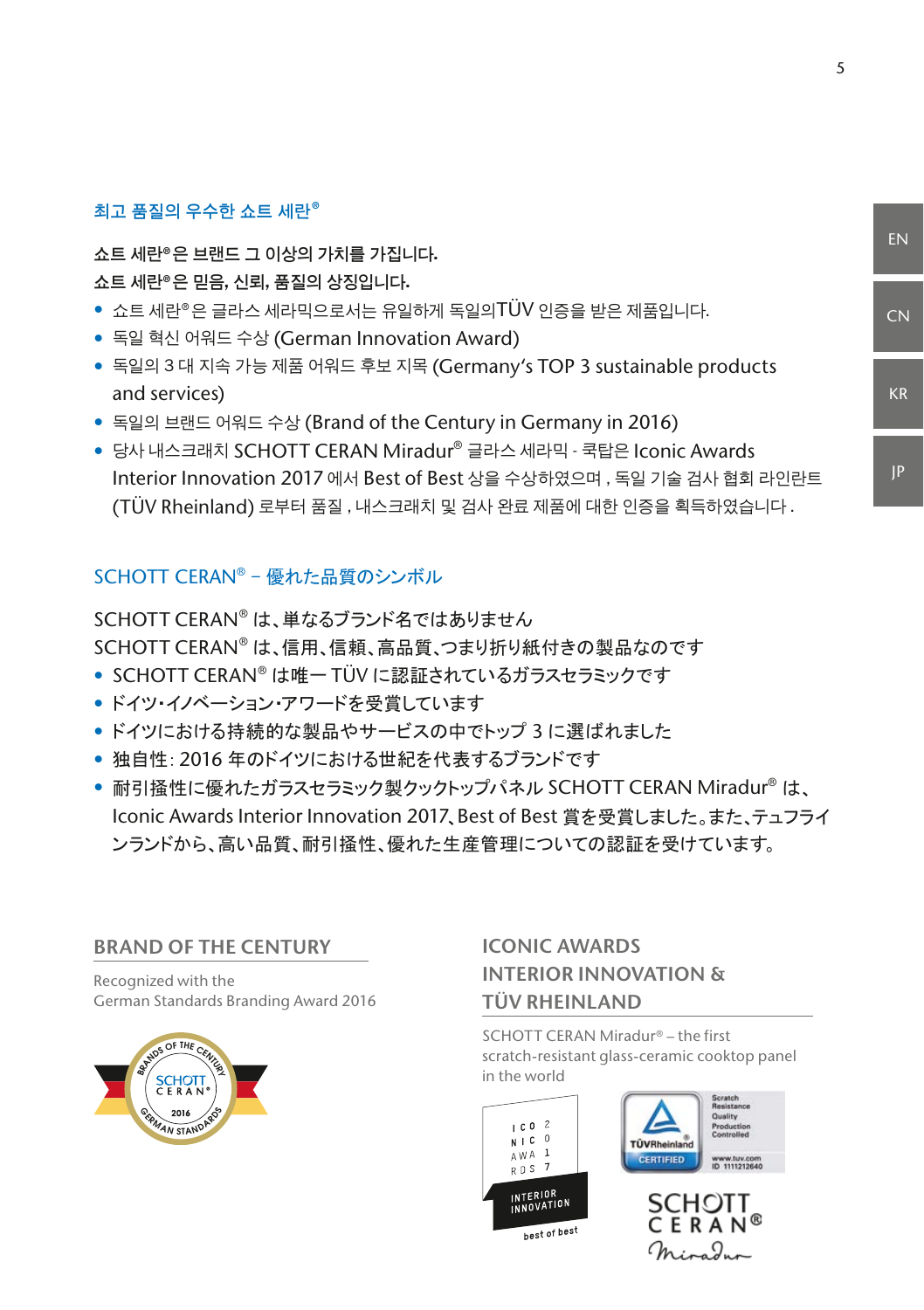### EN Keeping your kitchen sparkling

Congratulations on purchasing a genuine SCHOTT CERAN® glass-ceramic cooktop. You now have an original from SCHOTT, the world's leading glass-ceramic manufacturer, with the top quality and durability you'd expect. To make sure your new glass-ceramic cooktop lasts, here are a few important tips.

#### **Useful care tips**

Clean your SCHOTT CERAN® glassceramic cooktop regularly, preferably every time you use it. Avoid using abrasive sponges or scouring agents. Harsh chemical cleaners like oven sprays or stain removers are also unsuitable, as are bathroom or household cleaners. We have included a list of recommended cleaners.

## **SCHOTT** CERAN®

#### **Tips for keeping your SCHOTT CERAN® glass-ceramic cooktop shiny:**

- Use a burner that is the same size as your cookware.
- The bottom of the cookware should be clean, dry and ridge-free to prevent any potential unsightly scratches and deposits (such as lime specks).
- When hot, keep the cookware flat on the glass-ceramic cooktop. This enables the heat to be more effectively transferred.
- Lift up your cookware when moving them around on the cooktop to avoid scratches.
- Don't worry about burned vegetable oil on your cooktop: it can easily be removed by using a suitable glass-ceramic cleaner.

**Tips for using the right cookware:**

- Optimal results during cooking can be achieved with cookware made of stainless steel or enameled steel. We recommend a base thickness of  $2-3$  mm for enameled steel and  $4-6$  mm for stainless steel cookware with sandwich bottom.
- Induction cooking generally only functions with ferro– magnetic cookware. You can determine whether your pots and pans are induction-capable simply by holding a magnet to the bottom of the pot. If it "sticks", the pot can be used on an induction cooker.

#### **Accidents happen …**

… and before you know it, plastic, tin foil, sugar or sugary food have fallen on the hot glass-ceramic cooktop. Please scrape it off the hot surface as quickly as possible. If these substances melt, they can damage the glass-ceramic cooktop.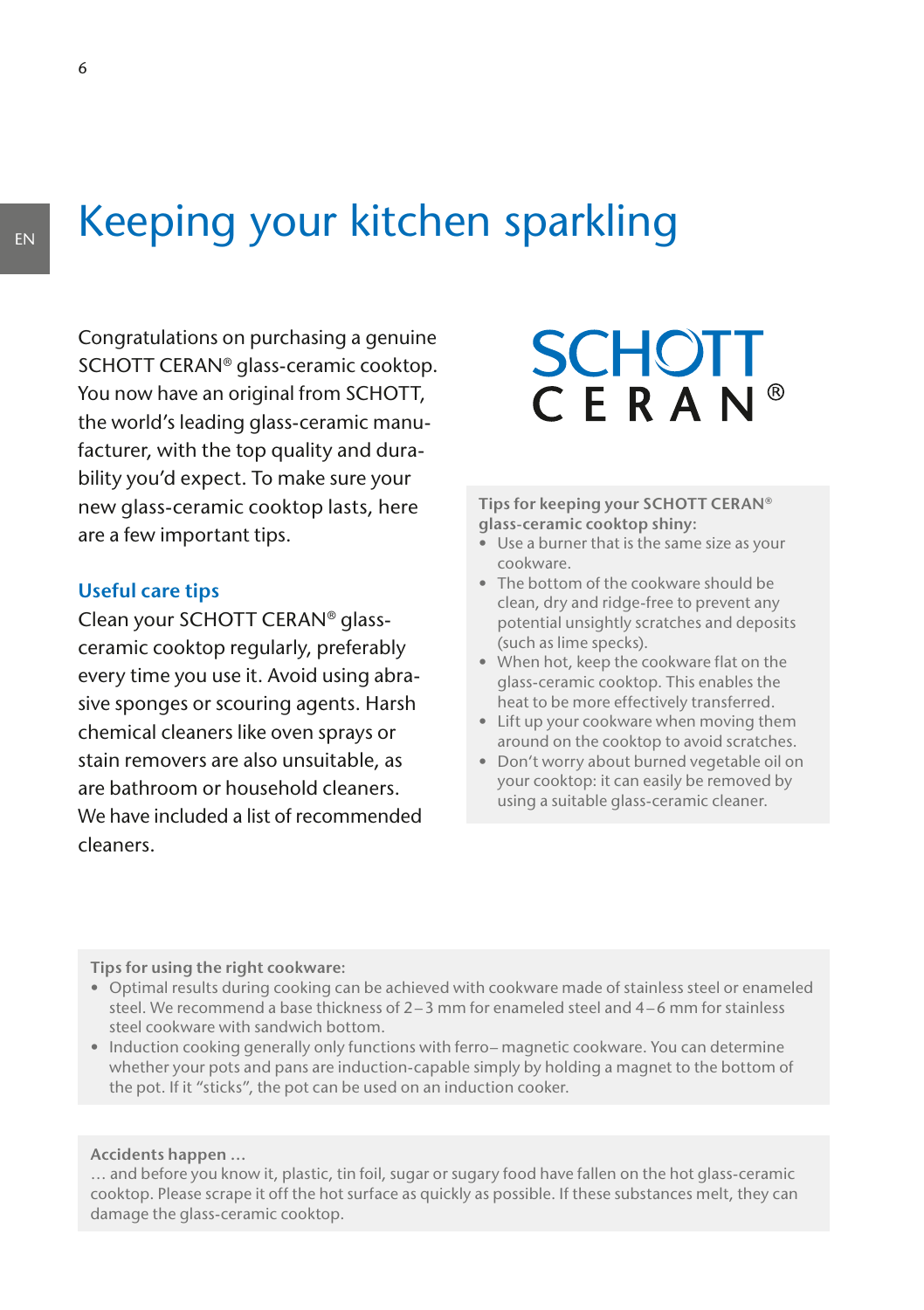

#### **Sparkling results in only three steps:**

To thoroughly clean your glass-ceramic cooktop, first remove dirt and food with a suitable metal scraper for glass-ceramic cooktops.



Once the glass-ceramic cooktop has cooled, put a few drops of a suitable cleaner on it and rub it on with a paper towel.



Then wipe the glass-ceramic cooktop with a damp cloth and dry it with a clean cloth or paper towel.

#### **Recommended cleaners**

Tested and approved for CERAN® glass-ceramic cooktops

**KR** DOMAX (Global Cosmed International GmbH) ORO frisch-aktiv Glaskeramik Reiniger (ORO Products)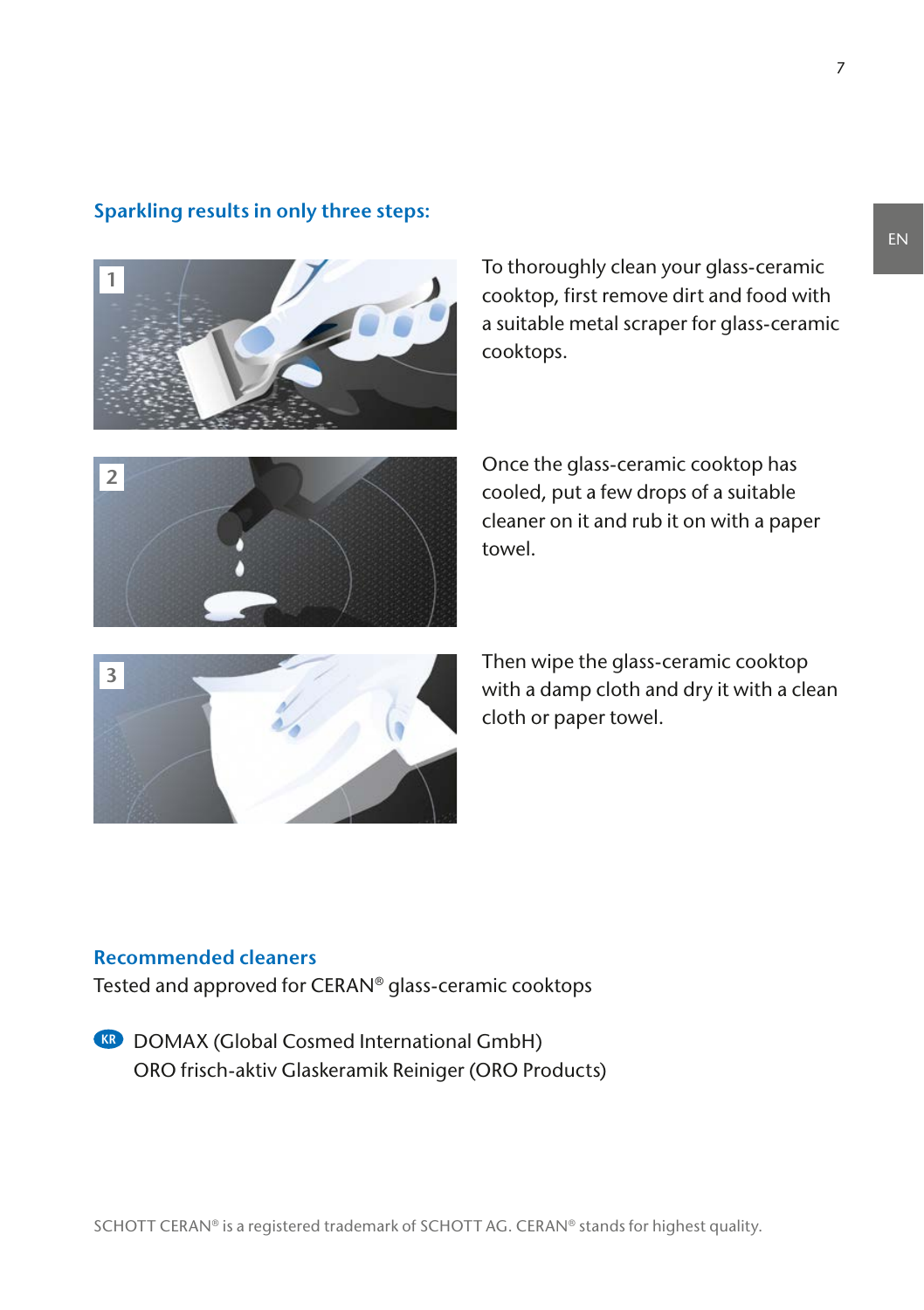### 使您的厨房保持光洁明亮

感谢您购买独一无二的肖特赛兰® 微晶玻璃 灶具面板。

现在,您终于拥有了一件来自肖特的产品。 肖特是世界上领先的微晶玻璃制造商,其产 品的顶级质量和超高耐用性必能满足您的 期望。为了确保您的微晶玻璃灶具面板持久 亮丽如新,这里告诉您一些重要的注意事项。

#### 贴心的护理贴士

请定期清洁您的肖特赛兰® 微晶玻璃灶具面 板,最好每次使用后都进行清洁。请勿使用 粗糙的海绵或洁具。烤箱喷雾清洗剂或去污 剂等强烈化学洗涤剂,以及卫浴或家用清洁 剂也不适合使用。我们推荐的清洁剂请见产 品附加清单。

### **SCHOTT** CERAN®

#### 肖特赛兰**®** 微晶玻璃灶具面板保持光洁明亮的 注意事项:

- 使用尺寸与您的炊具相同的炉头。
- 炊具底部应当保持清洁、干燥并且平整,防止 产生刮痕与沉积物(如石灰斑)。
- 在进行加热时,请将炊具平放在微晶玻璃灶具 面板上。使热量更有效的传导。
- 移动炊具时请抬起它们,以防刮伤灶具面板。
- 请勿担心溅到面板上食用油:使用适当的微晶 玻璃清洁剂可轻松将其去除。

正确使用炊具注意事项:

- 使用不锈钢或搪瓷炊具可达到非常理想的烹饪效果。我们推荐底厚 2–3 mm 的搪瓷锅,和底厚 4–6 mm 并有底部夹层的不锈钢锅。
- 电磁炉烹饪通常只对铁磁炊具有效。只要拿块磁铁放到炊具底部,您便可确定它是否适用于电磁炉。如果 磁铁"吸住"炊具,该炊具便可在电磁炉上使用。

发生意外时 …

… 在你知道之前,如果塑料、锡纸、糖或含糖食物已经落在高温的微晶玻璃灶具面板上,请尽快将其从高温表 面上擦掉。如果这些物质融化,它们会损坏微晶玻璃灶具面板。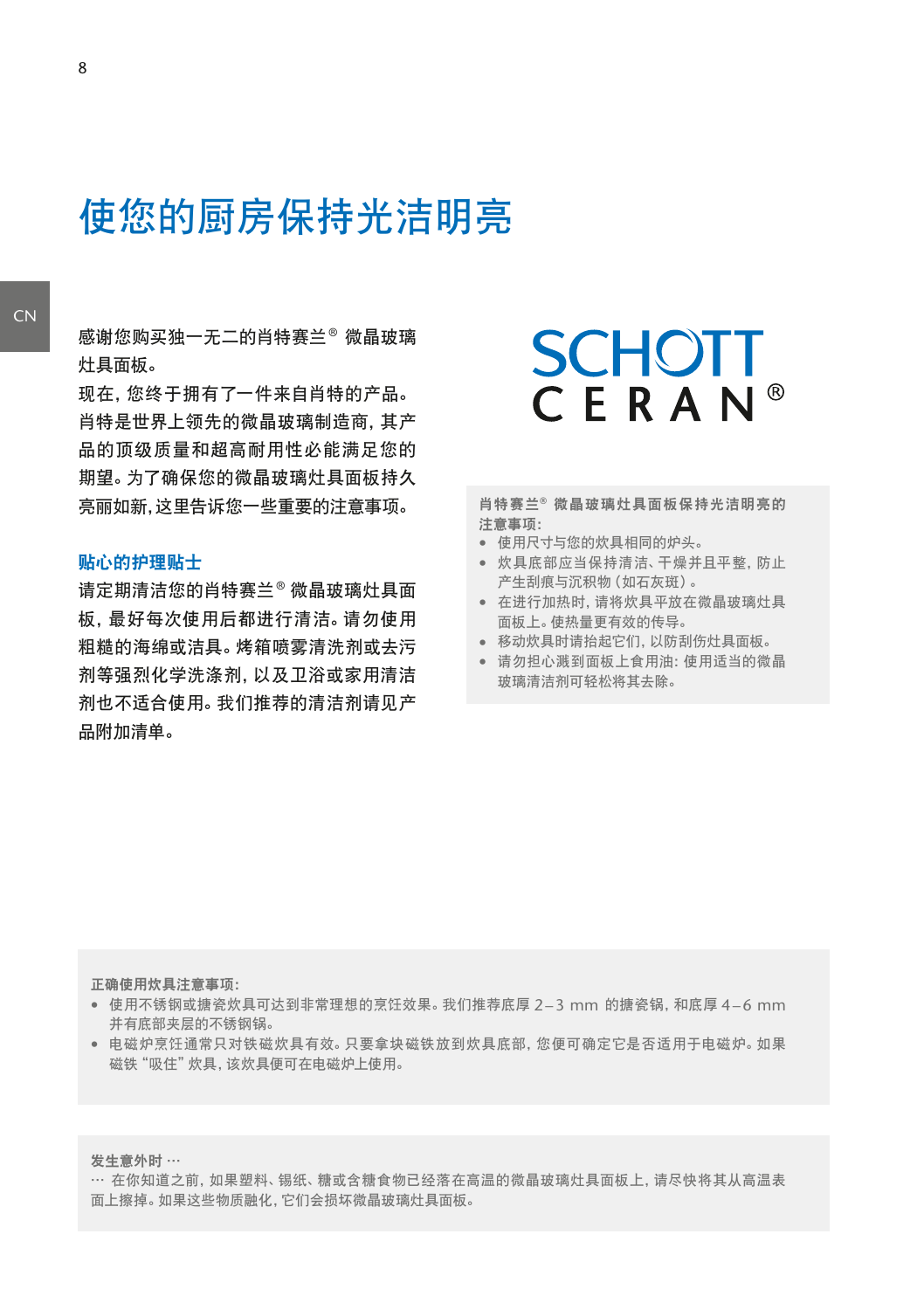#### 实现光洁明亮,只需三步:



首先使用适合于微晶玻璃灶具面板的刮刀清 除污垢和食物,彻底清洁您的微晶玻璃灶具 面板。



当微晶玻璃灶具面板冷却后,立即将少许适 当的清洁剂滴在面板上,并用纸巾在面板上 来回擦拭。



然后用湿抹布擦拭微晶玻璃灶具面板,最后 用干净的抹布或纸巾将其擦干。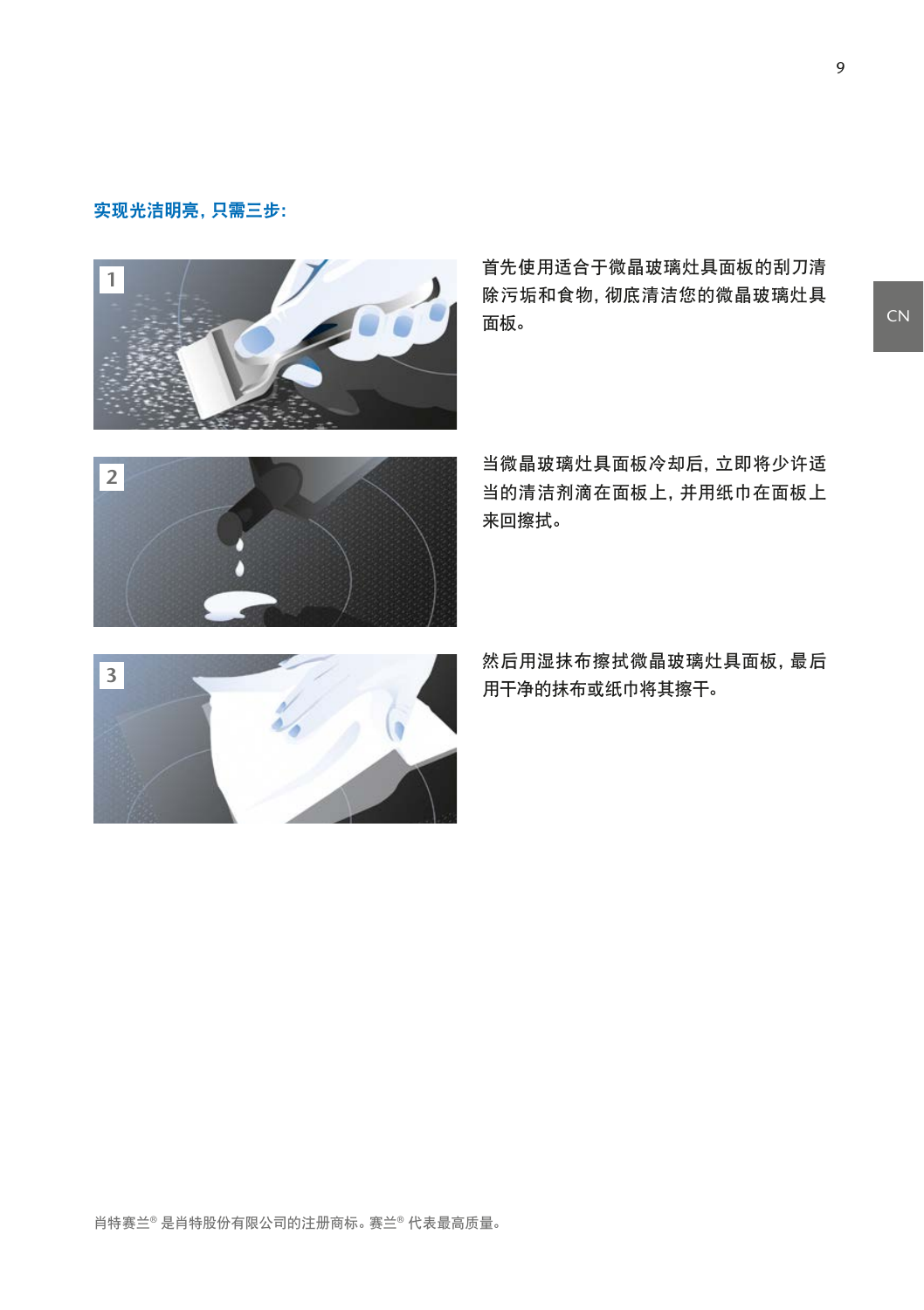### 당신의 주방을 반짝 반짝하게 유지하기

쇼트 세란® 글라스-세라믹 쿡탑 구매를 축하드 리며, 감사합니다. 쇼트는 세계를 선두하고 있는 글라스-세라믹 제조사이며 여러분이 기대한것 이상의 높은 수준의 내구성과 품질을 제공합니 다. 새로 구매하신 글라스-세라믹 쿡탑을 항상 새 것과 같이 유지하기 위한 몇 가지 중요한 사항 들이 있습니다.

#### **유용한 관리 방법**

주기적으로 쇼트 세란®글라스 - 세라믹 쿡탑을 닦아 주십시오. 사용하실 때마다 닦아 주시면 더 좋습니다. 표면이 거친 스폰지나 연마제 성분의 세제 사용을 피해 주십시오. 추천된 클리너 이외 에 오븐 스프레이, 얼룩 제거제, 화장실 세제와 일반 가정용세제와 같은 강한 화학 세제의 사용 을 자제하여 주십시오. 쇼트 세란®을 청결히 유 지 사용하기 위해 추천하는 세제 목록을 알려드 립니다.

### **SCHOTT** CERAN®

**쇼트 세란® 글라스- 세라믹 쿡탑을 빛나게 유지하는 방법**

- 세란® 화구 사이즈와 동일한 사이즈의 조리 기구 사용 을 추천합니다.
- 조리 기구의 바닥은 청결해야 하며, 물기가 없어야 하 며 더불어 바닥 면이 편평해야 합니다. 이는 발생 가능 한 보기 흉한 흠집과 석회입자에 의한 침전을 방지하 기 위함입니다.
- 글라스-세라믹 쿡탑이 뜨거울때에 조리기구를 평평하 게 올려 주십시오. 그러면 열이 좀 더 효율적으로 전달 될 수 있습니다.
- 조리기구를 옮기고자 할 때에, 들어 올려 쿡탑에 놓아 주십시오. 이는 스크래치를 방지 하기 위함 입니다.
- 타서 눌러 붙은 야채 오일 종류에 대하여 염려하지 않 으셔도 됩니다. 이것은 글라스-세라믹 전용 세제를 사 용하면 쉽게 제거 됩니다.

**적합한 조리기구의 사용을 위한 팁**

- 조리 시 스테인리스나 에나멜 스틸로 제작된 조리 기구를 사용하면 최상의 결과를 얻을 수 있습니다. 에나멜 스틸을 씌운 조리 기구의 바닥 두께는 2-3mm, 스테인리스 조리 기구는 샌드위치 바닥이면서 바닥 두께는 4-6mm인 제품의 사용 이 권장됩니다.
- 인덕션은 일반적으로 강한 자성의 조리 기기로 작동됩니다. 가지고 계신 팬과 냄비가 인덕션 사용이 가능한지 판별하기 위하여서는 자석을 조리기구 바닥에 붙여 보시면 쉽게 알 수 있습니다. 만약 조리기구 바닥에 자석이 붙는다면 그 조리기 구는 인덕션 용으로 사용되기에 적합합니다.

플라스틱, 은박지 호일, 설탕 혹은 설탕이 함유된 음식이 뜨거운 글라스 - 세라믹 쿡탑에 흘러 내리는 일이 발생할 수 있습 니다. 가능한 빨리 뜨거운 쿡탑 표면의 찌꺼기를 스크래퍼를 사용하여 긁어내어 주십시오. 만약 상기에 언급된 물질이 녹아 있다면, 그것으로 인하여 글라스 -세라믹 쿡탑이 손상될 수 있습니다.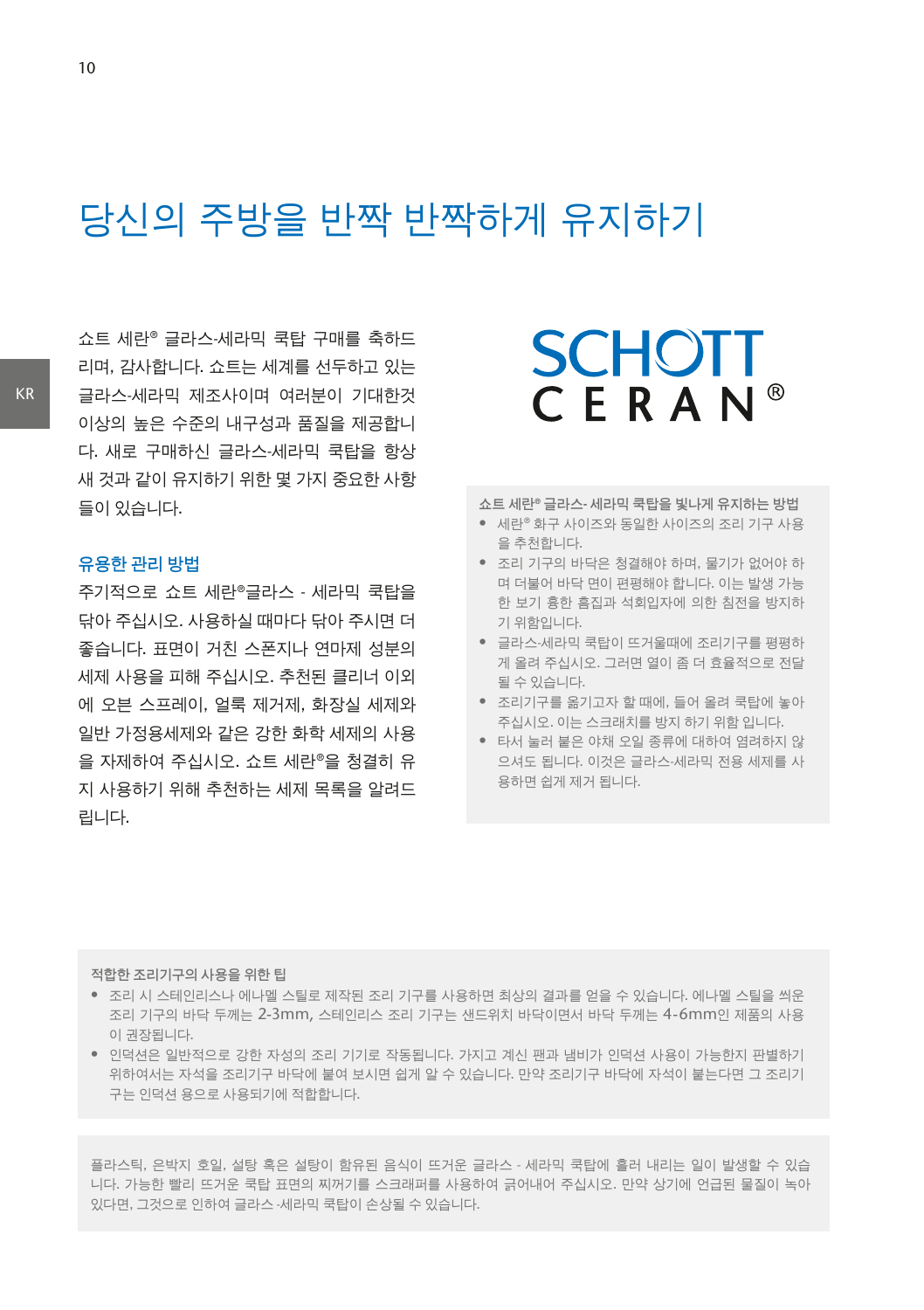#### **간단한3단계 과정으로 반짝이는 세란® 을 유지할 수 있습니다.**



글라스-세라믹 쿡탑을 깨끗하게 청소하기 위하여서 는 첫 번째로 글라스-세라믹 쿡탑에 열기가 남아있 을때, 사용하기 적합한 스크래퍼로 이물질을 제거 합니다.



일단 글라스-세라믹 쿡탑의 온도가 식으면, 적합한 세제 몇 방울을 떨어 뜨린 후 종이 타월로 닦아 주십 시오.



그리고 젖은 수건으로 글라스-세라믹 쿡탑을 닦고, 깨끗한 수건 혹은 종이 타월로 닦아 주십시오.

#### **추천 세제**

세란®글라스 - 세라믹 쿡탑을 위해 실험되고 승인됨



DOMAX (Global Cosmed International GmbH) ORO frisch-aktiv Glaskeramik Reiniger (ORO Products)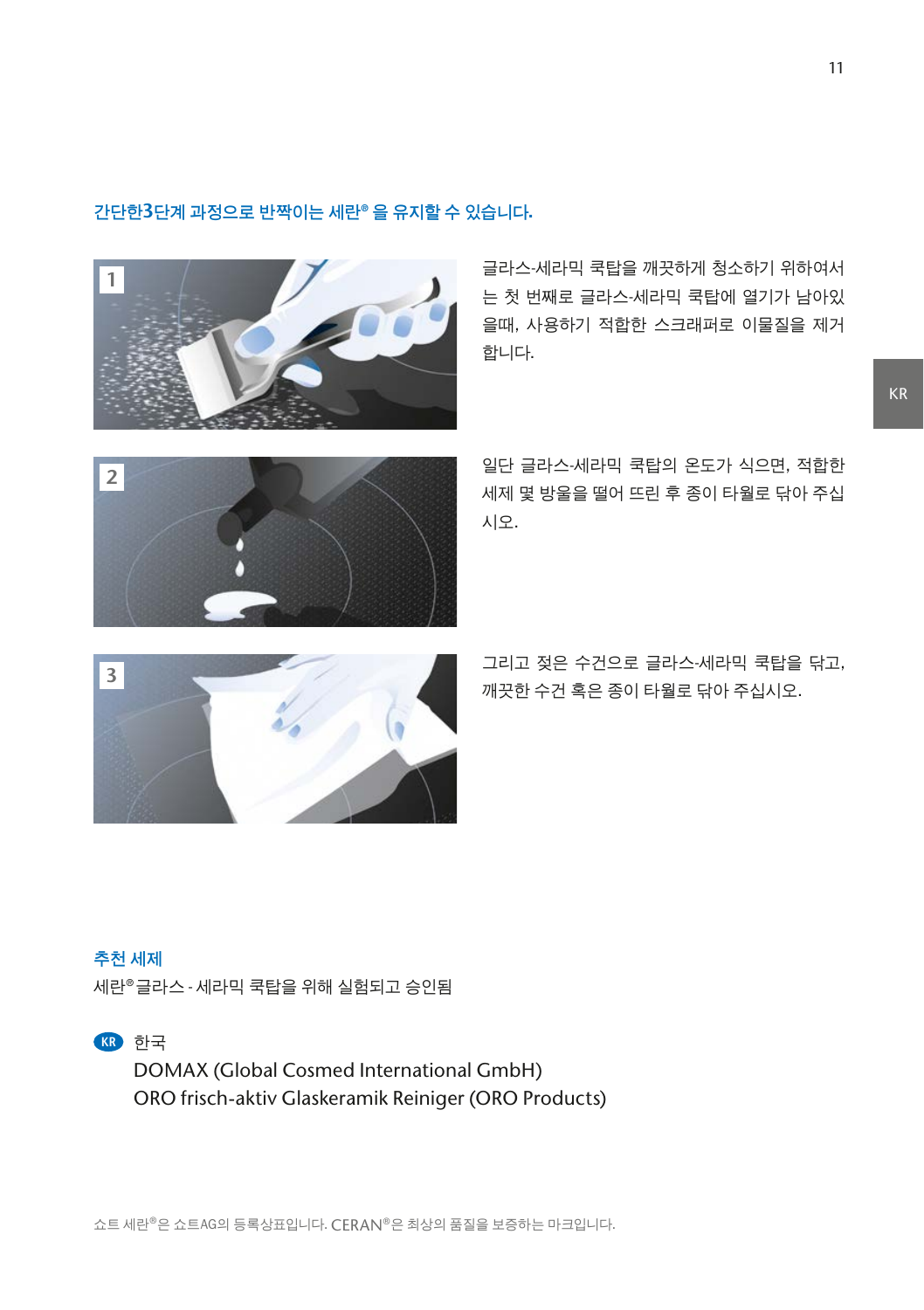キッチンの輝きを保ちます

正真正銘のガラスセラミックトッププレート SCHOTT CERAN® をお買い求めいただき 誠にありがとうございます。ご期待する最 高の品質と耐久性を備えた、世界有数のガ ラスセラミックメーカー ショットによる、オ リジナル製品を手にされた今、末長くご使 用していただくための重要なヒントをいく つかご紹介します。

#### 役立つお手入れのヒント

SCHOTT CERAN®ガラストップは、でき ればご使用する度に、もしくは定期的に清 掃してください。研磨剤の入ったスポンジ やタワシはクリーニングに使用しないでく ださい。またオーブン用クリーナーや染み 抜き剤のような刺激性の強い化学洗剤、 お風呂や家庭用洗剤もご使用になれま せん。

### **SCHOTT** CERAN®

SCHOTT CERAN® ガラストップをピカピカに保つ ためのヒント:

- 電気用には、調理ゾーンのサイズに合った調理器 具をご使用ください。
- 調理器具の底は、クリーンで乾いた状態また付着 物がないようにしてください。ガラストップ面のい やなキズや付着して固まった(カルキ層のような) 状態を避けるためです。
- 調理が終わるまでは、調理器具はガラストップの 上にきっちりと置いてください。その方が熱を効 果的に伝えます。
- 調理器具はガラストップの上に置いたまま移動さ せず、持ち上げるようにしてください
- 植物性オイルがガラストップに焦げ付いてしまっ ても心配いりません、適切なガラストップ用クリー ナーを使えば簡単に取り除くことができます

正しい調理器具の使用に関するヒント:

- 最適な調理は、ホーローやステンレスなどそれぞれに最適な調理器具で実現します。ホーロー製なべの場合は 厚みが 2-3mm、底が多層構造のステンレス製なべの場合は 4-6mm、の調理器具をお勧めします。
- IH 調理器の場合は、強磁性金属の調理器具でのみ機能します。お手元のなべやフライパンが使用できるかは、 底に磁石をつけてみれば簡単にわかります。もしくっつけば IH 調理器にご使用になれます。

事故が起こる...

その前に…、プラスチック、クッキングホイル、砂糖、または砂糖を含んだ食材等が高温のガラストップについてし まった場合は、ガラス表面が熱いうちにできるだけ素早く取り除くようにしてください。もしそれらが冷えて固まっ てしまうと、ガラストップを傷めてしまうことがあります。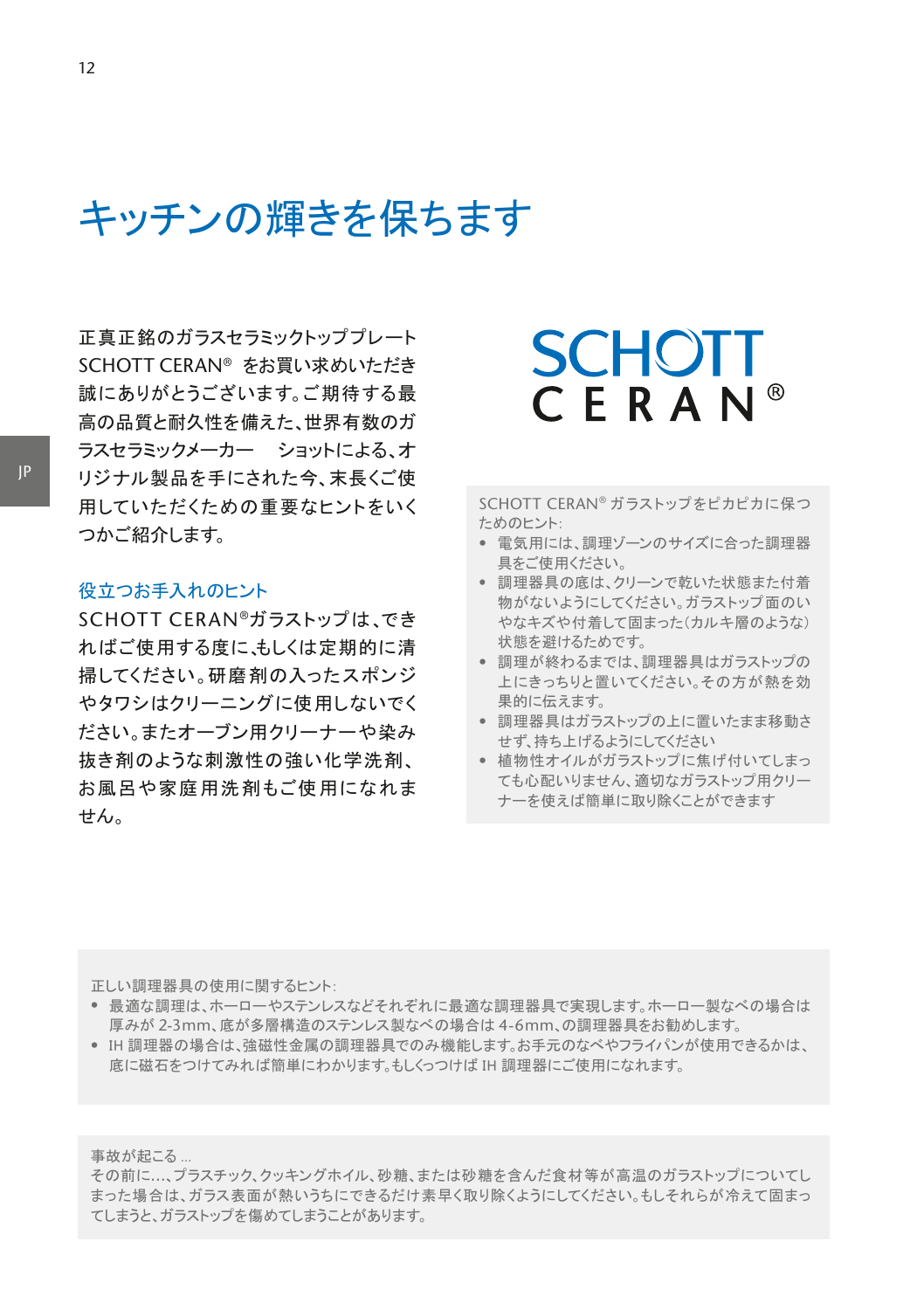#### たった **3** ステップで輝く結果:



先ずは、ガラストップ表面についた汚れや 煮こぼれをガラストップ専用のスクレーパー などで十分に取り除きます。



次に、ガラストップ表面の温度が下がった ところで、適切なクリーナーを数滴垂らし、 ペーパータオルなどでこすってください。



その後、湿らせた布でガラストップを拭き、 最後にきれいな布やペーパータオルを使っ て乾かしてください。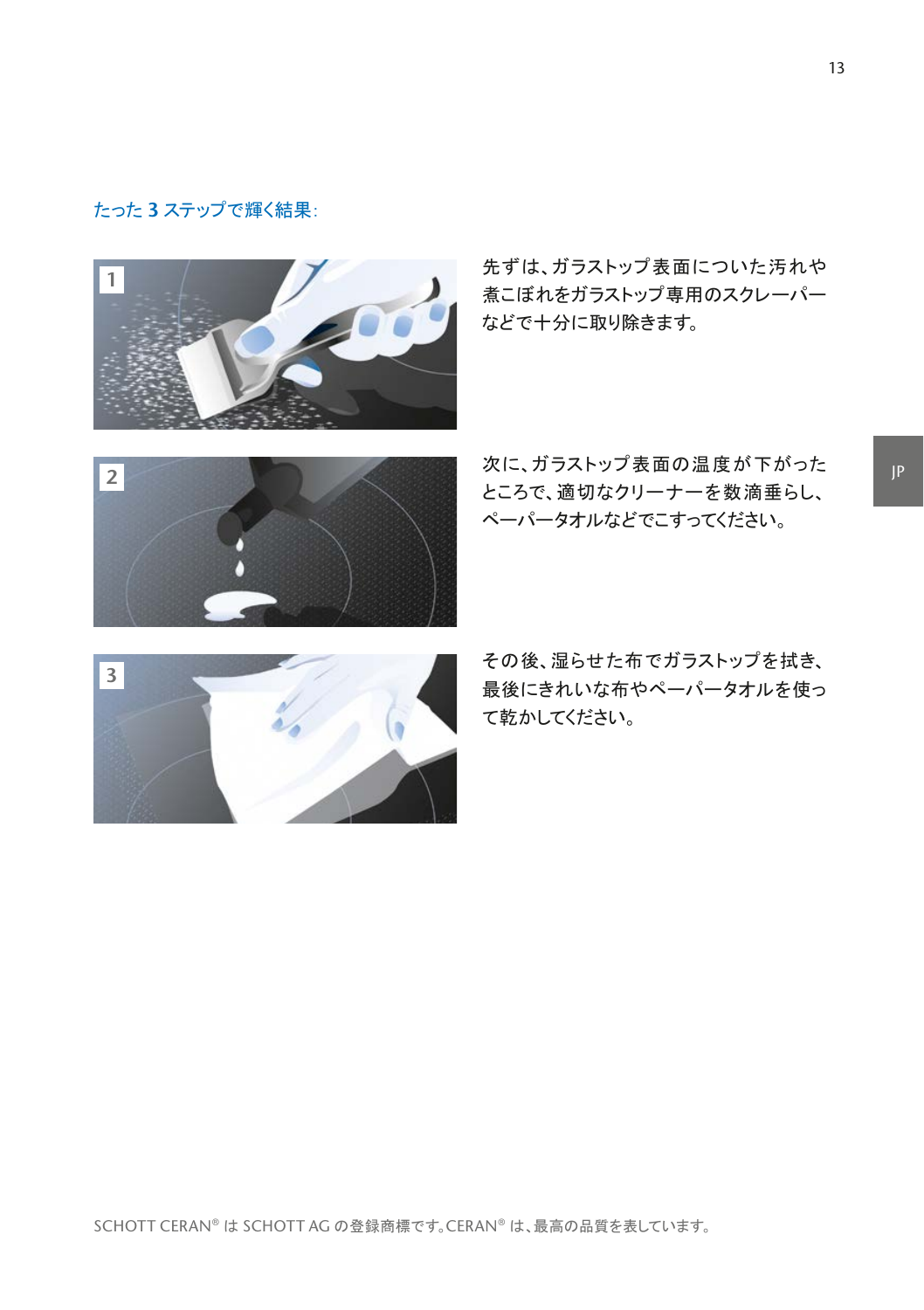#### **SCHOTT (Shanghai)**

**Precision Materials & Equipment** Unit 301, INNOV Tower, No. 1801 Hong Mei Road 200233 Shanghai China Phone +86 21 33678000 Fax +86 21 33678080 www.schott-ceran.cn

#### 肖特(上海)

精密材料和设备国际贸易有限公司 上海市虹梅路 1801号 凯科国际大厦 301 室 (200233) 电话 +86 21 33678000 传真 +86 21 33678080 www.schott-ceran.cn

#### **SCHOTT Korea Co. Ltd.**

8F. Samseong Building, 623 Teheran-ro, Gangnam-gu, Seoul, Korea (06173) Phone +82 2 3456 0323 Fax +82 2 3456 0301 www.schott-ceran.kr

#### **SCHOTT Nippon K.K.**

9F, 4-16-3, Yotsuya 160-0004 Shinjuku-ku, Tokyo Japan Phone +81 3-5366-2491 Fax +81 3-5366-2481 www.schott.com/japan

#### **쇼트코리아 주식회사**

서울특별시 강남구 테헤란로 623 삼성빌딩 8층 (06173) Phone +82 2 3456 0323 Fax +82 2 3456 0301 www.schott-ceran.kr

#### ショット日本株式会社

カスタマーオフィス  $= 160 - 0004$ 東京都新宿区四谷 4-16-3(9 階) Phone +81 3-5366-2491 Fax +81 3-5366-2481 www.schott.com/japan

EN